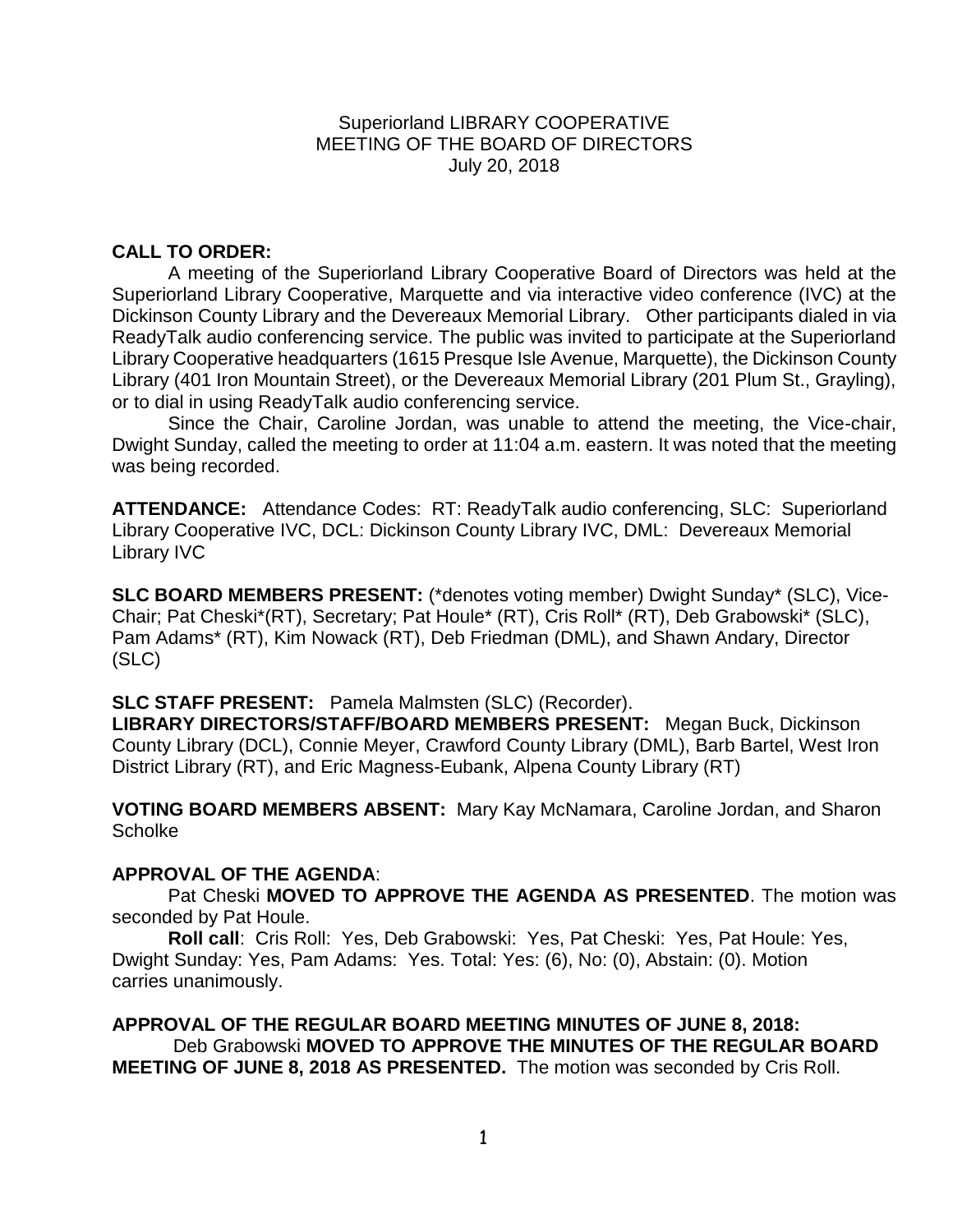**Roll call**: Cris Roll: Yes, Deb Grabowski: Yes, Pat Cheski: Yes, Pat Houle: Yes, Dwight Sunday: Yes, Pam Adams: Yes. Total: Yes: (6), No: (0), Abstain: (0). Motion carries unanimously.

**FINANCIAL REPORT:** Pam Malmsten presented the financial report.

June 2018 Cash Disbursements**:** Account number 3-801 (professional and contractual) includes \$100 summer programming stipends; RIDES delivery stipends are listed under account number 3-801.7. Account 3-865 (conferences and workshops) includes \$250 stipends for the Beginning Workshop (3-865.2) and \$250 stipends for the Rural Library Conference (3-865.3).

## **Total June 2018 Disbursements: \$68,754.23**

Year to Date Reports as of 06/30/2018**:** 

*Expenses*: Pam noted that she had made a mistake in the draft budget that was approved by the Board at the June 8 meeting: funds were transferred out of account 3- 802 (accounting services), resulting in a line item shortfall. The line item will be adjusted when the next FY 2018 budget revision is presented to the Board in September.

*Revenues:* SLC has received the first 50% direct state aid payment (\$133,491) and the first 50% GLTB payment (\$20,537). A total of \$46,066 in indirect state aid payments has been received as of June 30, 2018.

As of June 30, 2018, revenues were \$459,810 and total YTD expenses are \$530,532.

Balance sheet as of June 30, 2018: The balance sheet as of June 30, 2018 showed total Assets of \$792,259.66 and total Liabilities plus Fund Balances of \$792,259.66.

Pat Cheski **MOVED TO APPROVE JUNE CASH DISBURSEMENTS OF \$68,754.23, THE YEAR-TO-DATE EXPENSE AND REVENUE REPORTS AS OF JUNE 30, 2018, AND THE BALANCE SHEET AS OF JUNE 30, 2018.** The motion was seconded by Pam Adams.

**Roll call**: Cris Roll: Yes, Deb Grabowski: No, Pat Cheski: Yes, Pat Houle: Yes, Dwight Sunday: Yes, Pam Adams: Yes. Total: Yes: (5), No: (1), Abstain: (0). Motion carries.

MERS Actuarial Valuation As Of December 31, 2017: The MERS Actuarial Valuation as of 12/31/2017 was received at the end June. The Valuation was sent to the Board and member library directors and is posted on SLC's web site. Pam noted that page 5 of the Valuation shows that SLC's current defined benefit funded ratio is 75%. MERS defines the funded ratio of a plan as "the percentage of the dollar value of the accrued benefits that is covered by the actuarial value of the assets." Shawn and Pam recommended that the Board consider increasing the funded ratio by making a voluntary employer contribution to SLC's Surplus Division.

The table on page 6 indicates that SLC's phased-in required employer contribution beginning 10/1/2018 is 26.94%; this figure, however, is incorrect. On 9/27/2017, SLC's MERS Benefit Coordinator, Karima LaJoie, notified Pam Malmsten that SLC's required phased-in employer contribution as of 10/1/2018 would be \$2,356 per month. Pam had contacted SLC's current Benefit Coordinator, Sonia Tauqi, and was told that the figure provided by Karima LaJoie, not the figure listed in the Valuation, would be SLC's required employer contribution for FY 2019.

Table 3 on page 16 of the Valuation shows that in 2017 SLC had "0" active employees and \$0 annual payroll in 2017. Pam noted that this is misleading because, in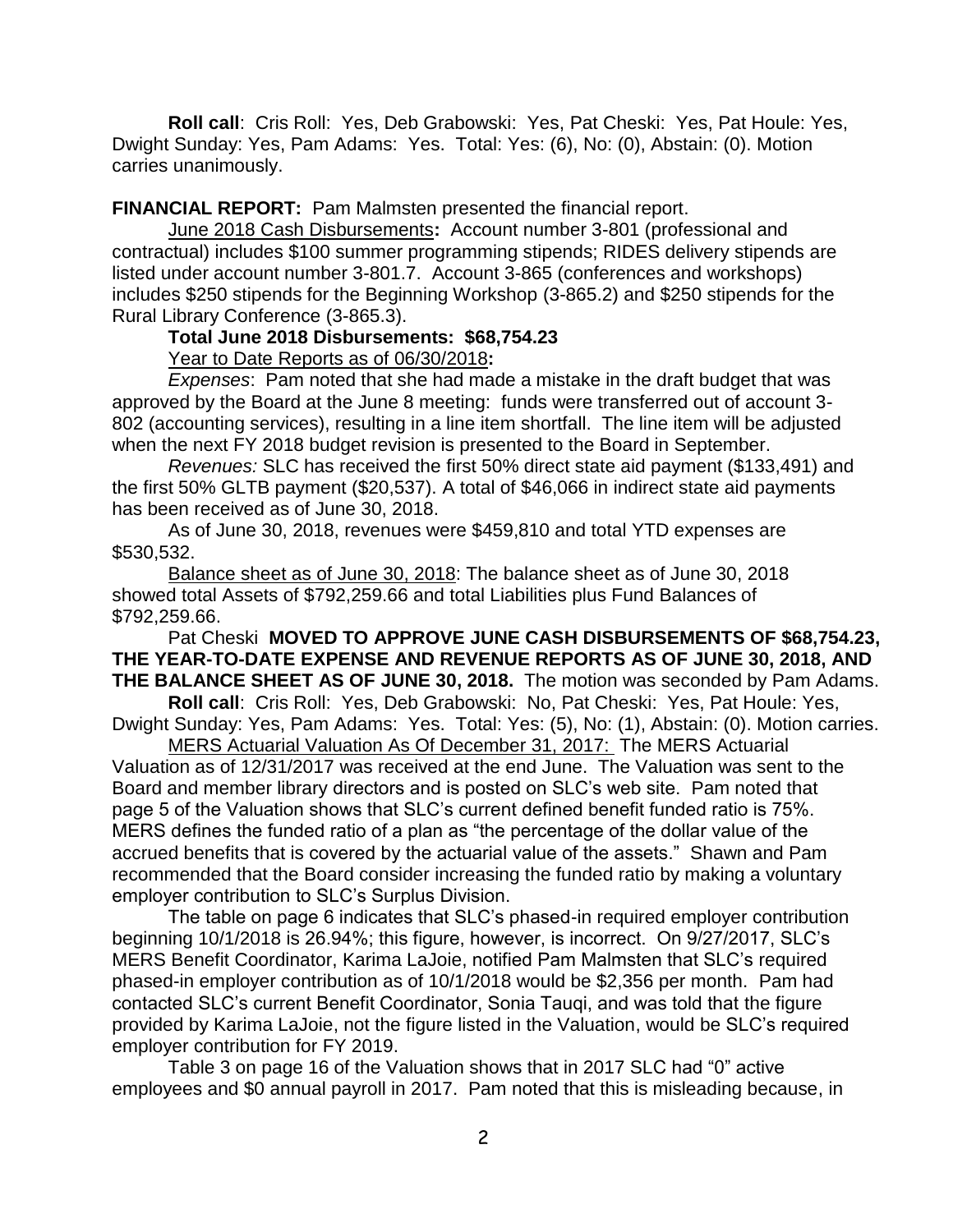2017, SLC's former Director, Pam Christensen, was enrolled in the defined benefit (DB) plan and worked for SLC for the entire year. Pam Malmsten contacted MERS about this discrepancy and was told that, since Pam Christensen's official termination date was 12/31/2017, the Valuation showed \$0 wages and \$0 DB contributions for the entire year.

**PUBLIC PARTICIPATION**: There was no public participation at this time.

**DIRECTOR'S REPORT:** Shawn Andary presented the Director's Report. A complete written report was sent to the Board and member library directors in advance of the meeting. Shawn highlighted Cooperative and member library activities.

Welcome New Directors at SLC Member Libraries:

- ▶ Roscommon Area District Library has a new Director, Colleen Dyke.
- Brevort Township Community Library (Superior District Library affiliate) has a new branch manager: Josh Townley.
- ▶ Detour School Public Library (Superior District Library affiliate) has a new branch manager: Megan Stefanski.
- Drummond Island Library (Superior District Library affiliate) has a new branch manager: Laura Hintz.

Cooperative Directors Association Meeting – June 15, 2018

- State Aid increased about 9% libraries will receive about \$12M for FY 2019. This works out to .39 per capita:
	- FY2019 Per Capita amounts: Cooperative Direct State Aid \$.39689475
	- Direct State Aid to Public Libraries per capita \$.39689475
	- Indirect State Aid to Public Libraries per capita \$.39689475
	- Density Payment \$7.94
- $\triangleright$  Results of the RIDES delivery study are available.
- $\triangleright$  OverDrive has a potential pilot to share eResources statewide.

New Resource Sharing Library for UPRLC: The Manistique School/Public Library joined the RIDES delivery and PII (Patron Initiated interlibrary loan) group on July 1, 2018.

SLC Summer Programming Stipends: Twenty-two libraries have requested summer programming stipends from SLC. Shawn noted that there are some amazing activities happening this summer.

Victoria Wolf Estate Committee: The committee to investigate possible uses for the Victoria Wolf Estate funds met on 6/28/2018 to discuss the results from a survey of GLTB patrons. Based on the survey results, Great Lakes Talking Books (GLTB) Reader Advisor Lynn Brown will be working to identify a book that can hopefully be recorded by the end of 2018. GLTB staff will work with the Library for the Blind in Lansing to ensure that applicable copyright laws are followed and that the audio output is in the proper format. GLTB patrons also indicated that they would like to receive the GLTB newsletter in audio format, and Lynn will be implementing that right away. Additionally, interest was expressed in a conference, and GLTB staff is looking scheduling an event in mid-May, 2019. Scott Norris from the Library of Michigan will be the keynote speaker, and ideas for breakout sessions are being discussed.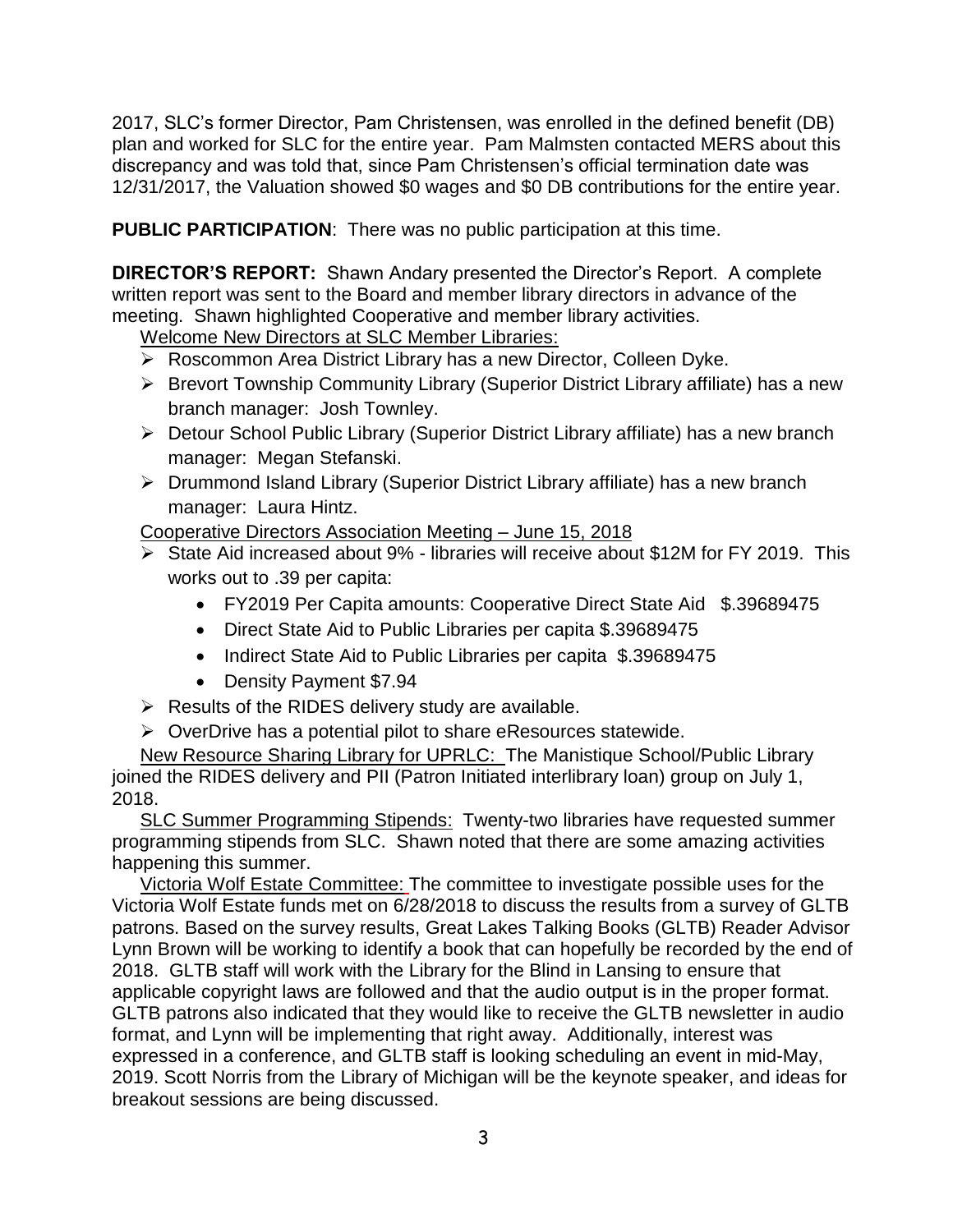SLC Internet Consortium: Shawn and Suzanne Dees have been working with SLC's eRate consultant to fill out a 470 form so that SLC can begin to receive bids for its Internet Consortium for FY 2018/2019. SLC's lawyer is looking the document over at this time. Shawn noted that the SLC Board would be asked to approve a Net Neutrality Policy before the 470 form is posted. This item will be considered later in the meeting under the "New Business" agenda item.

Michigan Humanities Council Listening Tour: Jennifer Rupp, Michigan Humanities Council Policy and Program Officer, facilitated two listening sessions at the Superiorland Library Cooperative on June 19<sup>th</sup> and 20<sup>th</sup>. Attendees included Library directors and staff from Alpena County Library, Superior District Library, Dickinson County Library, Wakefield Library, L'Anse School/Public Library, Richmond Township Library, and the Peter White Public Library. The Michigan Humanities Council is considering restructuring the way funding is made available; currently institutions from the northern Lower Peninsula and the Upper Peninsula do not apply for opportunities as frequently as those in other parts of the State. The Humanities Council is exploring different ways to communicate about opportunities and encourage more eligible institutions and organizations from the Upper Peninsula and northern Lower Peninsula to take advantage of their grant programs.

TV Whitespace Equipment: The TV Whitespace equipment arrived last week. Shawn reported that SLC staff is moving forward with getting the equipment installed.

Superiorland Library Cooperative Ticketing System: SLC staff is experimenting with a new ticketing system called Freshdesk. The base plan is free of charge and it allows all of SLC's support requests to be organized in a shared database. Requests can be initiated by member libraries by simply emailing [support@uproc.lib.mi.us.](mailto:support@uproc.lib.mi.us) This system will allow more efficient handling of requests, will provide information on how SLC staff members are spending their time, and will allow staff to add documents to a searchable knowledge base that can be accessed by member libraries.

Upcoming Workshops and Meetings:

July 31: MeLCat Users Day at NMU

August 8: SLC Programming Committee Meeting August 15: Regional Plan of Service Meeting – Escanaba Public Library August 16: Regional Plan of Service Meeting – St. Ignace Public Library August 17: Regional Plan of Service Meeting – Carp Lake Township Library September 13 and 14: New and Advanced Directors Workshop September 18: Advisory Board of Librarians Meeting September 25 and 26: UPRLC Annual Meeting at Bay College in Escanaba September 27: SLC Board Meeting

#### **COMMITTEE REPORTS:**

Advisory Board of Librarians Report: Megan Buck, the Chair of the Advisory Board of Librarians (ABL) reported. ABL officers met on June 6 and decided that they would send a survey to library directors; respondents would be asked to prioritize, comment, and make suggestions about the Cooperative's services. Megan reported that the survey has been created and is available at: [https://www.surveymonkey.com/r/C9XT65J.](https://www.surveymonkey.com/r/C9XT65J) Megan noted that 100% survey participation is the goal; she said that library directors should submit their surveys even if they need to skip some questions. Survey results will be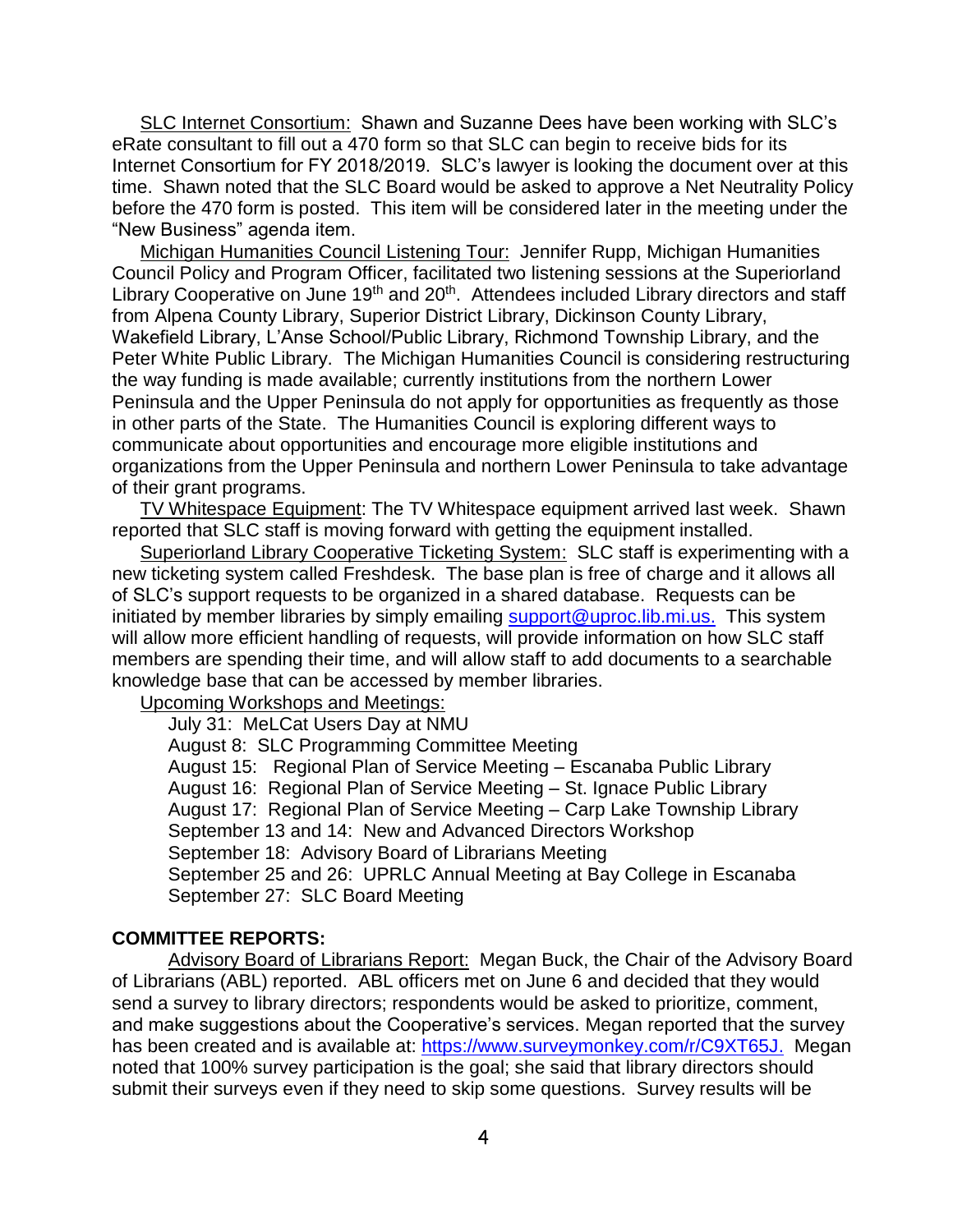discussed at 3 mid-August regional meetings and, based on feedback at the regional meetings, recommendations for SLC's FY 2018/2019 Plan of Service will be developed. Megan strongly encouraged library directors to attend one of the regional meetings; SLC will be offering stipends to offset travel costs. The next ABL meeting is scheduled for September 18, 2018 at 10:30 a.m. eastern.

SLC Programming Committee Report: Shawn Andary reported that 22 libraries have applied for \$100 summer programming stipends. She added that, for next year, the Programming Committee is looking at coordinating performer tours and booking author Steve Hamilton.

## **OLD BUSINESS:**

MERS Pension Update: Pam Malmsten presented an update on the MERS pension options. Shawn and Pam had asked MERS to provide estimated employer contributions and defined benefit funded percentages based on two possible scenarios. One scenario involved enrolling all SLC employees in a defined contribution plan with a 9% employer contribution rate; the second scenario involved enrolling the director in a defined benefit plan with lower benefits and placing all other employees in a defined contribution plan. On July 19, MERS sent the ballpark projections to Shawn and Pam forwarded the document to the Board.

Dwight Sunday **MOVED TO REFER CONSIDERATION OF THE RETIREMENT PLAN TO THE FINANCE COMMITTEE.** The motion was seconded by Pat Cheski.

Discussion: Pat Cheski commented that she feels that all employees should be enrolled in a defined contribution plan since this would be a cleaner way to know exactly how much SLC is spending.

**Roll call**: Cris Roll: Yes, Deb Grabowski: Yes, Pat Cheski: Yes, Pat Houle: Yes, Dwight Sunday: Yes, Pam Adams: Yes. Total: Yes: (6), No: (0), Abstain: (0). Motion carries unanimously.

SLC Personnel Update: Shawn reported that the Network Administrator position has been filled: Tony Ditty accepted the job offer and will begin working on Monday, August 13. Shawn added that the open System Administrator position has been posted.

### **NEW BUSINESS**:

.

Net Neutrality Policy: Shawn recommended that the SLC Board adopt a Net Neutrality Policy as part of its erate policies. The draft policy was sent to the Board in advance of the meeting.

Pat Cheski **MOVED THAT THE NET NEUTRALITY POLICY BE ACCEPTED AS PRESENTED** [The policy is copied at the end of these minutes.] The motion was seconded by Cris Roll.

**Roll call**: Cris Roll: Yes, Deb Grabowski: Yes, Pat Cheski: Yes, Pat Houle: Yes, Dwight Sunday: Yes, Pam Adams: Yes. Total: Yes: (6), No: (0), Abstain: (0). Motion carries unanimously.

MERS Surplus Division Recommendation: Pam and Shawn asked MERS to provide a funding level calculation that would list the lump sum payment that would be required to bring SLC's defined benefit plan funding level from 75.2% funded (as of 12/31/2017) to 80% funded. MERS indicated that a lump sum payment of \$51,085 made by July 31, 2018 would bring the funding level to 80%. Pam and Shawn recommended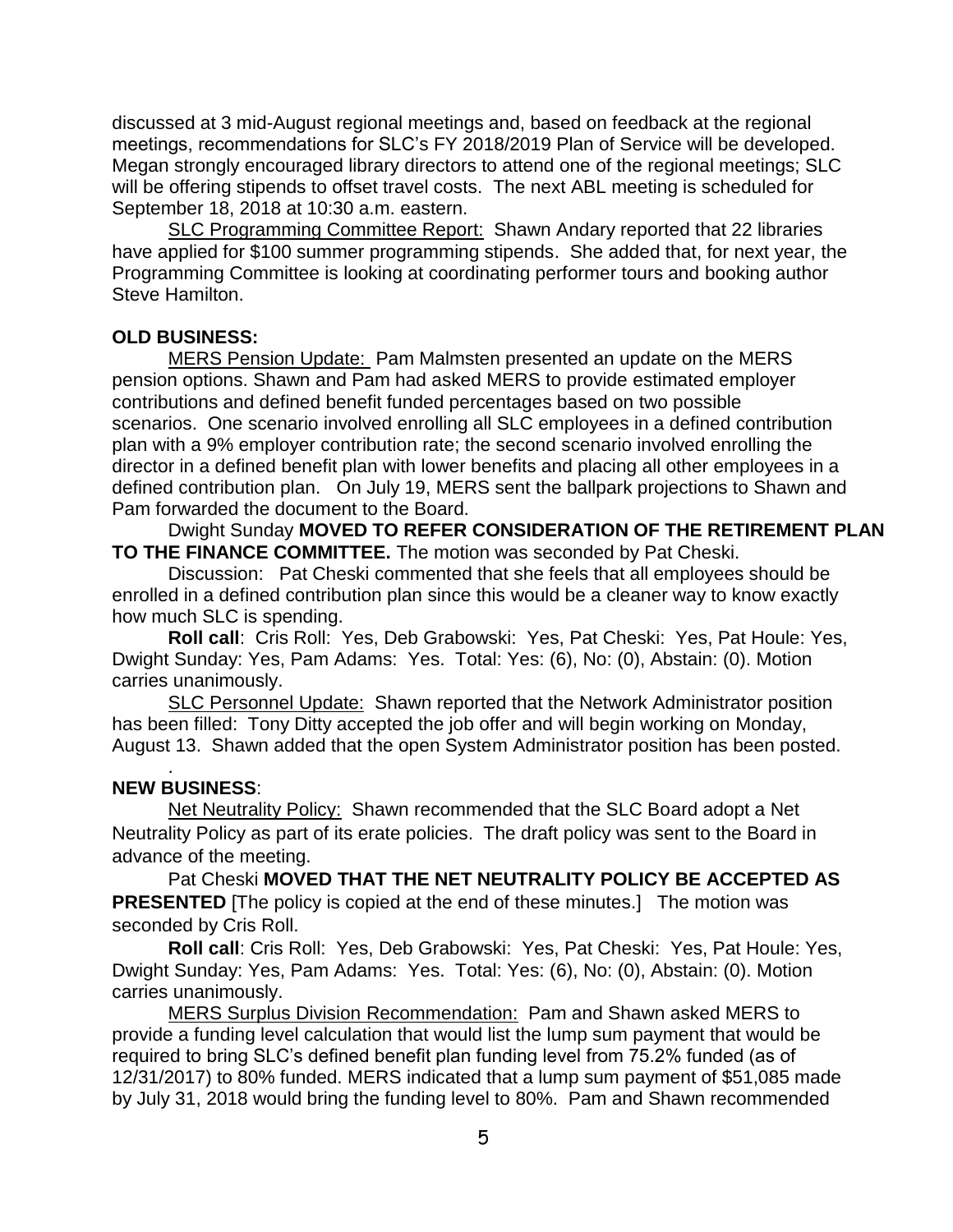that the Board pass a resolution to transfer \$51,085 from SLC's General Fund balance and apply the voluntary employer contribution to SLC's MERS Surplus Division. Pam provided more details on the rationale for the lump sum payment recommendation; she also summarized SLC's current financial situation and the Fund Balance policy that was adopted by the Board on June 30, 2017.

Pat Cheski **MOVED TO TRANSFER \$51,085 FROM THE SLC GENERAL FUND BALANCE--UNRESTRICTED AND APPLY THE VOLUNTARY EMPLOYER PAYMENT TO SLC'S MERS SURPLUS DIVISION.** The motion was seconded by Cris Roll.

Discussion: Pat Cheski noted that the Board would have to approve a budget amendment at the next meeting.

**Roll call**: Cris Roll: Yes, Deb Grabowski: No, Pat Cheski: Yes, Pat Houle: Yes, Dwight Sunday: Yes, Pam Adams: Yes. Total: Yes: (5), No: (1), Abstain: (0). Motion carries.

OCLC Deposit Account Recommendation: Pam Malmsten reported that SLC's budget includes a yearly OCLC cataloging subscription fee; this subscription covers cataloging costs for SLC and all of its member libraries. The OCLC cataloging subscription cost for July 1, 2018 – June 30, 2019 is \$19,480.41. (FY 2017/2018 cost was \$18,686.28). OCLC offers an optional subscription deposit payment program which pays interest on deposit funds. Since the OCLC deposit account interest rates have been substantially higher than bank interest rates, SLC has been participating in the deposit payment program for many years. Pam presented further information on how the deposit account, deposit account interest, and monthly OCLC payments are entered in SLC's accounting program.

Cris Roll **MOVED TO APPROVE THE PAYMENT OF \$19,500 TO BE PAID INTO SLC'S OCLC SUBSCRIPTION DEPOSIT ACCOUNT TO BE USED FOR CATALOGING SERVICES FOR THE PERIOD JULY 1, 2018 TO JUNE 30, 2019.** The motion was seconded by Pat Cheski.

Roll Call: Pat Cheski: Yes, Pat Houle: Yes, Dwight Sunday: Yes, Pam Adams: Yes. Total: Yes: (6), No: (0), Abstain: (0). Motion carries unanimously.

Updated Board Rotation Information: Shawn reported that, according to the SLC bylaws, the board rotation is based on the slate of member library-appointed board representatives as of September 15, 2018. Shawn said she would be contacting member library directors and asking them to designate a board representative. Beginning October 1, 2018, the voting representation will change from the current 4-3-2 group split (4 members from classes IV and V; 3 members from classes II and III; and 2 members from class I) to equal representation for the three class size divisions (3 members from classes IV and V; 3 members from classes II and III; and 3 members from I). Shawn said she would be sending the revised bylaws to the Library of Michigan for approval.

**PUBLIC PARTICIPATION:** Megan Buck thanked the Board for taking steps to increase SLC's DB pension plan funding level by approving the lump sum Surplus Division payment. She added that the Dickinson County Library Board is also looking at increasing its pension plan funding level.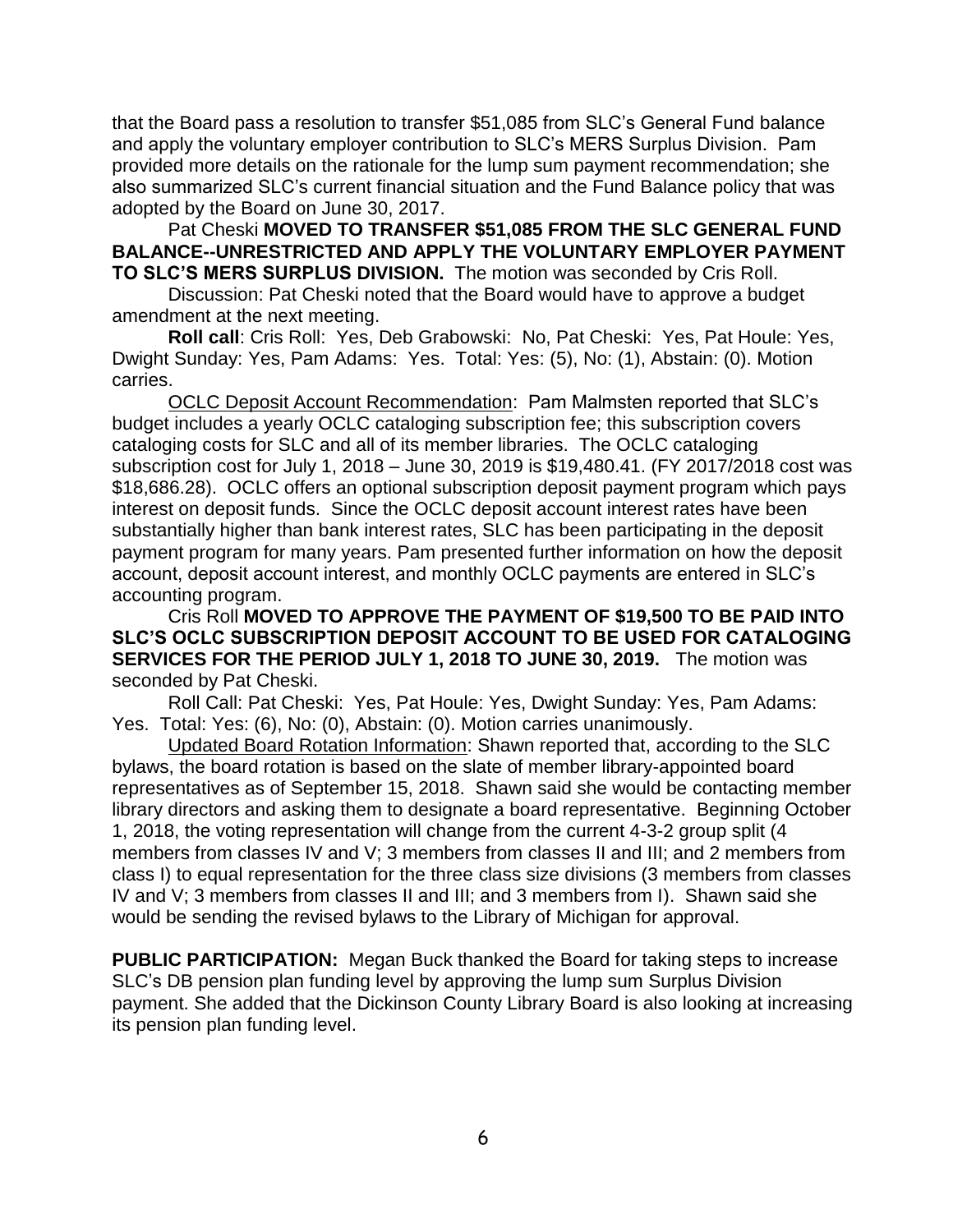**NEXT MEETING**: The next regular meeting of the Board of Directors is scheduled for September 27, 2018 at 11 a.m. eastern.

**ADJOURNMENT:** There being no further business, the Vice-chair declared the meeting adjourned at 12:17 p.m. eastern.

Respectfully submitted,

Pat Cheski, Secretary

Pamela Malmsten, Recorder

# Net Neutrality Policy

Adopted by the Superiorland Library Cooperative Board of Directors on July 20, 2018

In December 2017, the United States Federal Communications Commission dismantled the previously existing net neutrality rules governing broadband internet service providers. Although the regulations requiring net neutrality have only been in effect since 2015, net neutrality was the position of the federal government for over a decade. The 2015 rules required internet service providers to treat all websites equally. Internet service providers could not use their power over the internet infrastructure to serve their own interests or restrict access to certain information by blocking content or altering the speed at which specific information could be uploaded or downloaded. The net neutrality rules prevented internet service providers from creating choke points for the flow of information between internet users.

The Internet has become integral to the lives of most individuals and, for some, serves as the primary method of obtaining and sharing information. The end of net neutrality gives internet service providers tremendous influence over what individuals learn, how individuals communicate with each other, and what decisions individuals make. Allowing corporations unfettered discretion to restrict information is antithetical to the free exchange of ideas, which has always been the bedrock of American ideals and the goals of the library, which seeks to spread access to knowledge and information, rather than restrict them.

Therefore, the library finds that the Internet should be equal and open to all to ensure that a few corporations do not become the sole arbiters of the information individuals are able to access. Accordingly, the library has determined that the following policies should be applied to all future broadband Internet access and connectivity contracts, as applicable.

Vendors providing broadband internet access service or other connectivity services to the library shall not: